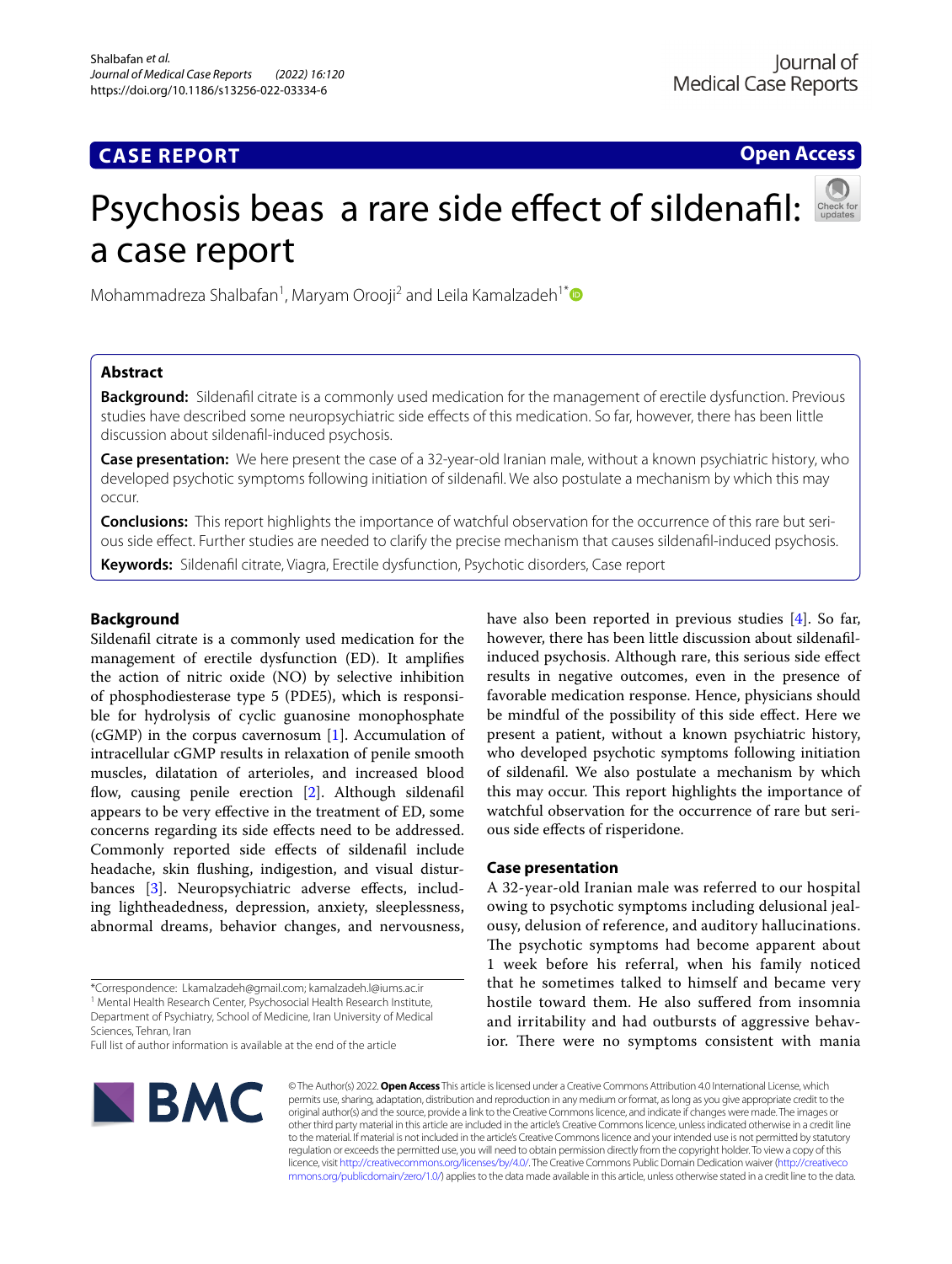or hypomania, and he did not have any previous episodes of psychotic or mood symptoms. The patient did not report a history of exposure to toxic chemicals, head trauma, seizures, or other medical conditions that could cause psychosis. He was recently diagnosed with mild erectile dysfunction (International Index of Erectile Function score 20) [[5\]](#page-3-1) and had been prescribed sildenafl 50 mg as a single dose, no more than once a day, 1 hour before sexual intercourse over the past 2 weeks. He did not use any other medications while using sildenafl. He smoked tobacco for the past 4 years and did not have a history of alcohol or illicit drug abuse. There was no family history of psychiatric disorders. Birth and early development were apparently within normal limits. School achievements were average, and since graduation from high school, the patient has worked in a factory. His family described him as an extroverted, hardworking, and responsible person. On mental status examination, he was alert and oriented to place, time, and person. His physical examination, including a thorough neurological and genitourinary assessment, was unremarkable. All routine blood tests, including complete blood count (CBC), fasting blood glucose, hemoglobin A1c, lipid profle, electrolytes, renal and liver function tests, thyroid function tests, vitamin B12, folic acid, and vitamin D levels, and an electrocardiogram were within normal limits. Tests for syphilis, human immunodeficiency virus (HIV), and hepatitis B and C as well as toxicology screening were negative (Table [1](#page-2-3)).

Magnetic resonance imaging was performed to rule out space-occupying lesions or vascular infarcts. Given his state, the patient was admitted to the psychiatric ward. Sildenafl was discontinued, and oral form of risperidone was prescribed at 4 mg/day. Surprisingly, all of the psychotic symptoms remitted only 1 week after the initiation of risperidone, and subsequently he was discharged after 10 days of hospitalization. On the basis of the clinical presentation, investigations, and the treatment outcome, a provisional diagnosis of sildenafl-induced psychotic disorder according to the Diagnostic and Statistical Manual of Mental Disorders, Fifth Edition (DSM-5) criteria was considered. One month after hospital discharge, the patient reported no psychiatric symptoms and risperidone was tapered off in 2 weeks. Approximately 4 months later, he was brought to clinic by his family because of recurrence of similar psychotic symptoms that occurred after taking sildenafl only once. Risperidone was started again and gradually titrated up to 4 mg/day. The patient recovered completely in 2 weeks. Follow-up visits during the next 12 months revealed no recurrence of the symptoms.

# **Discussion and conclusions**

Neuropsychiatric complications of medications have always been important and challenging issues that interfere with diagnosis and management of patients [\[6](#page-3-2)]. In this paper, we report a psychotic episode associated with the use of sildenafl in a subject without personal or family history of mental illness. Although diferent neuropsychiatric side efects of sildenafl such as aggressive behavior, depression, abnormal dreams and nervousness, rape, and suicidal attempt have been published so far [\[7](#page-3-3)], literature about sildenafl-induced psychosis is scanty. In 2004, Baggot and Singh reported a relapse of mixed afective state with paranoid delusions and elevated mood in a bipolar patient treated with sildenafl. In this patient, afective symptoms improved with discontinuation of sildenafil and prescription of antipsychotics. The authors focused on the role of NO in the pathophysiology of psychotic disorders and hypothesized that an excess of NO-stimulated cGMP due to the inhibition of PDE led directly to the relapse [\[8](#page-3-4)]. In the same vein, Özdemiroğlu *et al*. reported on a patient who frst developed mania while taking pramipexole, and some additional psychotic symptoms further emerged when panax ginseng and sildenafl were added to the ongoing pramipexole treatment. Although a link between sildenafl and psychosis has been suggested in this article, concomitant medications such as ginseng and pramipexole were other possible causes of psychotic symptoms. Besides, the patient had Parkinson's disease, which is associated with a predisposition to psychosis [[9\]](#page-3-5). In terms of pathophysiology, there is some evidence available to suggest a possible association between sildenafl and psychotic symptoms. As mentioned earlier, the main pharmacological action of sildenafl is the inhibition of the cGMP-specifc PDE5. PDE5 is present in substantial concentrations in the smooth muscles of the systemic vasculature and cerebral neurons and vessels [[10\]](#page-3-6). Inhibition of cGMP degradation by selective PDE5 raises nitric oxide (NO) levels by increasing the ratio of nitrite to nitrate and by stimulating transcription of mRNA for nitric oxide synthase (NOS) [[11\]](#page-3-7). NO is a key component in many processes occurring in the nervous system such as regulation of synaptic plasticity  $[12]$  $[12]$ , neurotransmission  $[13]$  $[13]$ , and development of nervous tissue [[14\]](#page-3-10). However, nitric oxide can be considered a double-edged blade. In fact, in the low, regulated mode, NO has favorable efects, mediating and protecting neuronal function. On the other hand, in the high, unregulated mode, it has neurotoxic effects [\[15](#page-3-11)]. A growing body of evidence suggests that NO is involved in cerebrovascular diseases, seizures, neurodegenerative disorders, and pain [\[16](#page-3-12)]. Previous studies have also concentrated on the association between NO and psychotic disorders [\(17](#page-3-13), [18\)](#page-3-14). It is not unlikely that sildenafl's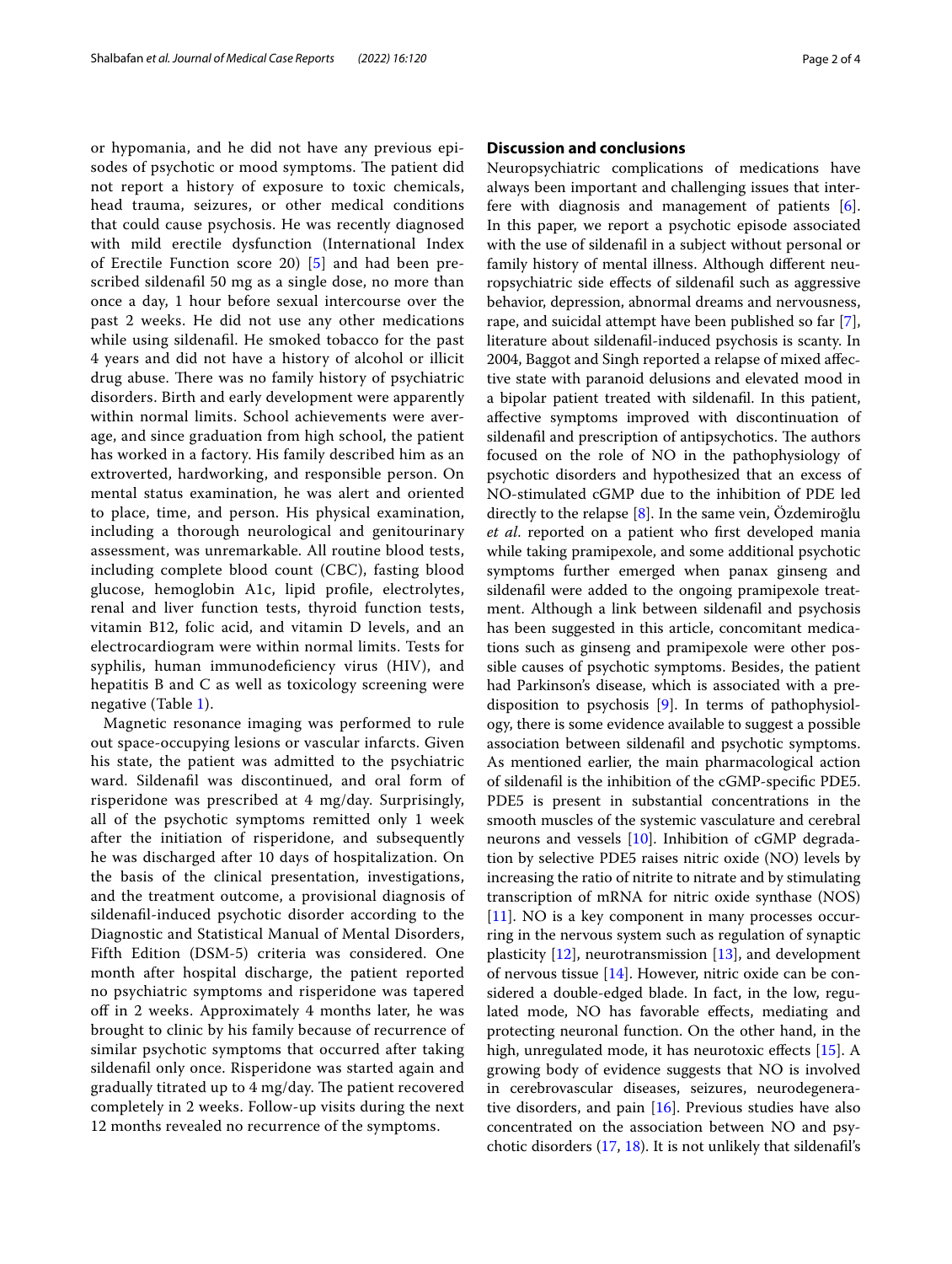#### <span id="page-2-3"></span>**Table 1** Laboratory investigations performed on admission

| Complete blood count                       | WBC: 6.68 $\times$ 10 <sup>9</sup> /L     |
|--------------------------------------------|-------------------------------------------|
|                                            | RBC: 5.43 $\times$ 10 <sup>12</sup> /L    |
|                                            | Hemoglobin: 15 g/dL                       |
|                                            | Hematocrit: 39.8%                         |
|                                            | Mean corpuscular volume<br>(MCV): 91.9 fL |
|                                            | Platelets: $350 \times 10^9$ /L           |
| Erythrocyte sedimentation rate (ESR)       | 18 mm/hour                                |
| Fasting plasma glucose                     | 90 mg/dL                                  |
| Hemoglobin A1c                             | 6%                                        |
| Cholesterol, total                         | 157 mg/dL                                 |
| Cholesterol, LDL                           | 92 mg/dL                                  |
| Cholesterol, HDL                           | $61 \text{ mg/dL}$                        |
| Triglycerides                              | $148 \text{ mg/dL}$                       |
| Sodium (Na)                                | 142 mmol/l                                |
| Potassium (K)                              | 4.3 mmol/L                                |
| Calcium (Ca)                               | 8.6 mg/dL                                 |
| Magnesium (Mg)                             | 2 mg/dL                                   |
| Urea (BUN)                                 | 16 $mg/dL$                                |
| Creatinine                                 | $0.9 \text{ mg/dL}$                       |
| Alanine aminotransferase (ALT)             | 34 units/L                                |
| Aspartate aminotransferase (AST)           | 32 units/L                                |
| Alkaline phosphatase                       | 66 units/L                                |
| Albumin                                    | 4.1 g/dL                                  |
| Bilirubin-direct                           | $0.2 \text{ mg/dL}$                       |
| Bilirubin-total                            | $0.4 \text{ mg/dL}$                       |
| Thyroid-stimulating hormone (TSH)          | 2.5 µIU/mL                                |
| Thyroxine (T4)-free                        | 7 µg/dL                                   |
| Triiodothyronine (T3)-total                | $135 \nmid dL$                            |
| Uric acid                                  | 4.5 mg/dL                                 |
| Vitamin B12                                | 653 pg/mL                                 |
| 1,25-Dihydroxycholecalciferol (calcitriol) | 54 pg/mL                                  |
| Folate (folic acid)                        | 16 ng/mL                                  |
| Urine toxicology screening                 | Opiates: negative                         |
|                                            | Cannabinoids: negative                    |
|                                            | Methadone: negative                       |
|                                            | Amphetamines: negative                    |
|                                            | Methamphetamine: nega-<br>tive            |

*ALT* Alanine aminotransferase, *AST* Aspartate aminotransferase, *BUN* Blood urea nitrogen, *ESR* Erythrocyte sedimentation rate, *HDL* High-density lipoproteins, *LDL* Low-density lipoproteins, *MCV* Mean corpuscular volume, *RBC* Red blood cells, *TSH* Thyroid-stimulating hormone, *T3* Triiodothyronine, *T4* Thyroxine, *WBC* White blood cells

inhibition of PDE5, accumulation of cGMP, and alterations in the concentrations of NO in the brain would result in psychotic symptoms. Accordingly, it is plausible that other PDE5 inhibitors such as tadalafl, vardenafl, and avanafl would be able to cause such symptoms through a similar mechanism. Nonetheless, in reviewing the literature, we found no reports on other PDE5 inhibitors causing psychotic symptoms. There are, therefore, other possible mechanisms behind the central nervous system adverse efects of the sildenafl that until now have not been recognized. In our case, there was a close temporal relationship between the use of sildenafl and emergence of psychotic symptoms. Furthermore, discontinuation of the sildenafl led to quick and full recovery from psychotic symptoms. These data strongly support a causative role for sildenafl in the development of psychotic symptoms. Taken together, this case demonstrates an episode of psychosis arising as a possible side efect of sildenafl and highlights the importance of watchful observation for the occurrence of this rare but serious side efect. Further studies are needed to clarify the precise mechanism that causes sildenafl-induced psychosis.

#### **Acknowledgements**

Not applicable.

#### **Authors' contributions**

MS and MO were major contributors in writing the manuscript. LK drafted the work and substantively revised it. All authors read and approved the fnal manuscript.

#### **Funding**

This research received no specifc grant from any funding agency in the public, commercial, or not-for-proft sectors.

#### **Availability of data and materials**

Data sharing is not applicable to this article as no datasets were generated or analyzed during the current study.

#### **Declarations**

#### **Ethics approval and consent to participate**

This study was approved by the institutional review board of Iran University of Medical Sciences (ref. no. IR.IUMS.REC.1398.1224).

#### **Consent for publication**

Written informed consent was obtained from the patient for publication of this case report and any accompanying images. A copy of the written consent is available for review by the Editor-in-Chief of this journal.

### **Competing interests**

The authors declare that they have no competing interests.

#### **Author details**

<sup>1</sup> Mental Health Research Center, Psychosocial Health Research Institute, Department of Psychiatry, School of Medicine, Iran University of Medical Sciences, Tehran, Iran. <sup>2</sup> Department of Psychiatry, School of Medicine, Alborz University of Medical Sciences, Karaj, Iran.

#### Received: 8 April 2021 Accepted: 17 February 2022 Published online: 26 March 2022

#### **References**

- <span id="page-2-0"></span>1. Krishnappa P, Fernandez-Pascual E, Carballido J, Martinez-Salamanca JI. Sildenafl/Viagra in the treatment of premature ejaculation. Int J Impot Res. 2019;31(2):65–70.
- <span id="page-2-1"></span>2. Andersson K-E. PDE5 inhibitors—pharmacology and clinical applications 20 years after sildenafl discovery. Br J Pharmacol. 2018;175(13):2554–65.
- <span id="page-2-2"></span>3. Kontaras K, Varnavas V, Kyriakides ZS. Does sildenafl cause myocardial infarction or sudden cardiac death? Am J Cardiovasc Drugs. 2008;8(1):1–7.